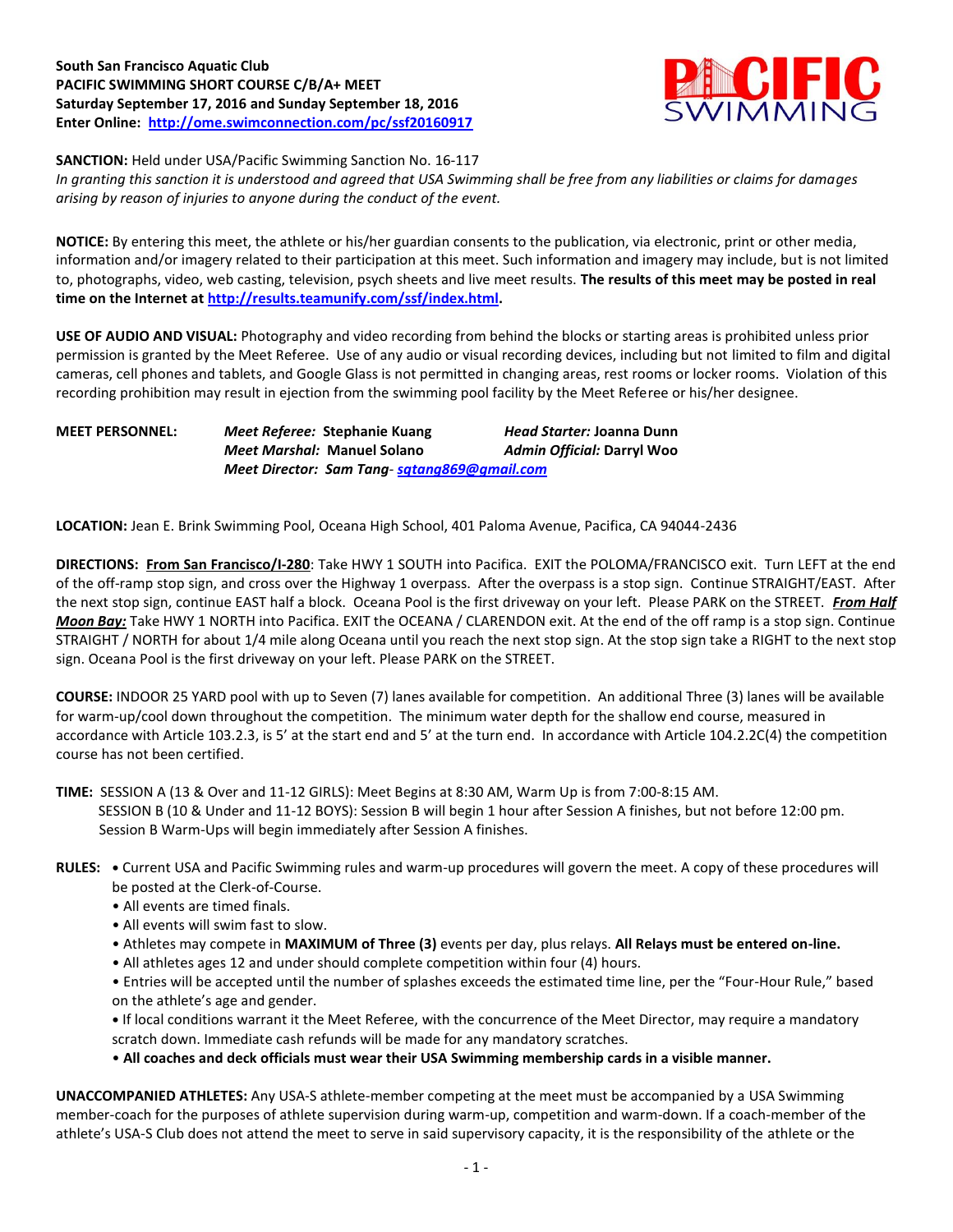athlete's legal guardian to arrange for supervision by a USA-S member-coach. The Meet Director or Meet Referee may assist the athlete in making arrangements for such supervision; however, it is recommended that such arrangements be made in advance of the meet by the athlete's USA-S Club Member-Coach.

**RACING STARTS:** Athletes must be certified by a USA-S member-coach as being proficient in performing a racing start, or must start the race in the water. It is the responsibility of the athlete or the athlete's legal guardian to ensure compliance with this requirement.

**RESTRICTIONS:** • Smoking and the use of other tobacco products is prohibited on the pool deck, in the locker rooms, in spectator

- seating, on standing areas and in all areas used by athletes, during the meet and during warm-up periods.
- Sale and use of alcoholic beverages is prohibited in all areas of the meet venue.
- No glass containers are allowed in the meet venue.
- No propane heater is permitted except for snack bar/meet operations.
- All shelters must be properly secured.
- Changing into or out of swimsuits other than in locker rooms or other designated areas is prohibited

• Restricted access area the East and South ends of the swimming pool deck. Access only for Competitors, Coaches, Officials, and meet Staff/Volunteers and Timers. No Flash Photography.

• Destructive devices, to include but not limited to, explosive devices and equipment, firearms (open or concealed), blades, knives, mace, stun guns and blunt objects are strictly prohibited in the swimming facility and its surrounding areas. If observed, the Meet Referee or his/her designee may ask that these devices be stored safely away from the public or removed from the facility. Noncompliance may result in the reporting to law enforcement authorities and ejection from the facility. Law enforcement officers (LEO) are exempt per applicable laws.

**ELIGIBILITY:** • Athletes must be current members of USA-S and enter their name and registration number on the meet entry card as they are shown on their Registration Card. If this is not done, it may be difficult to match the athlete with the registration and times database. The meet host will check all athlete registrations against the SWIMS database and if not found to be registered, the Meet Director shall accept the registration at the meet (a \$10 surcharge will be added to the regular registration fee). Duplicate registrations will be refunded by mail.

• Athletes in the "A" Division must have met at least USA Swimming Motivational "A" minimum time standard. Athletes in the "B" Division must have met at least the listed "B" minimum time standard. All entry times slower than the listed "B" time standard will be in the "C" Division.

• Entries with **"NO TIME" will be ACCEPTED**.

• Entry times submitted for this meet will be checked against a computer database and may be changed in accordance with Pacific Swimming Entry Time Verification Procedures.

• Disabled athletes are welcome to attend this meet and should contact the Meet Director or Meet Referee regarding and special accommodations on entry times and seeding per Pacific Swimming policy.

• Athletes 19 years of age and over may compete in the meet for time only, no awards. Such athletes must have met standards for the 17-18 age group.

• The athlete's age will be the age of the athlete on the first day of the meet.

**ENTRY FEES:** \$4.00 per event plus an \$8.00 participation fee per athlete. Entries will be rejected if payment is not sent at time of request. Relays \$9.00 per relay team, clubs must enter their relays online or by mail/hand delivery by 11:59 pm September 7.

**ONLINE ENTRIES:** To enter online go to **<http://ome.swimconnection.com/pc/ssf20160917>** to receive an immediate entry confirmation. This method requires payment by credit card. Swim Connection, LLC charges a processing fee for this service, equal to \$1 per athlete plus 5% of the total Entry Fees. Please note that the processing fee is a separate fee from the Entry Fees. If you do not wish to pay the processing fee, enter the meet using a mail entry. **Entering online is a convenience, is completely voluntary, and is in no way required or expected of an athlete by Pacific Swimming.** Online entries will be accepted through Wednesday, **September 7, 2016.**

**MAILED OR HAND DELIVERED ENTRIES**: Entries must be on the attached consolidated entry form. Forms must be filled out completely and printed clearly with the athlete's best time. Entries must be postmarked by midnight, Monday, **September 7, 2016** or hand delivered by 6:30 p.m. Wednesday, **September 7, 2016**. No late entries will be accepted. No refunds will be made, except mandatory scratch downs. Requests for confirmation of receipt of entries should include a self-addressed envelope.

#### **Make check payable to**: **South San Francisco Aquatic Club**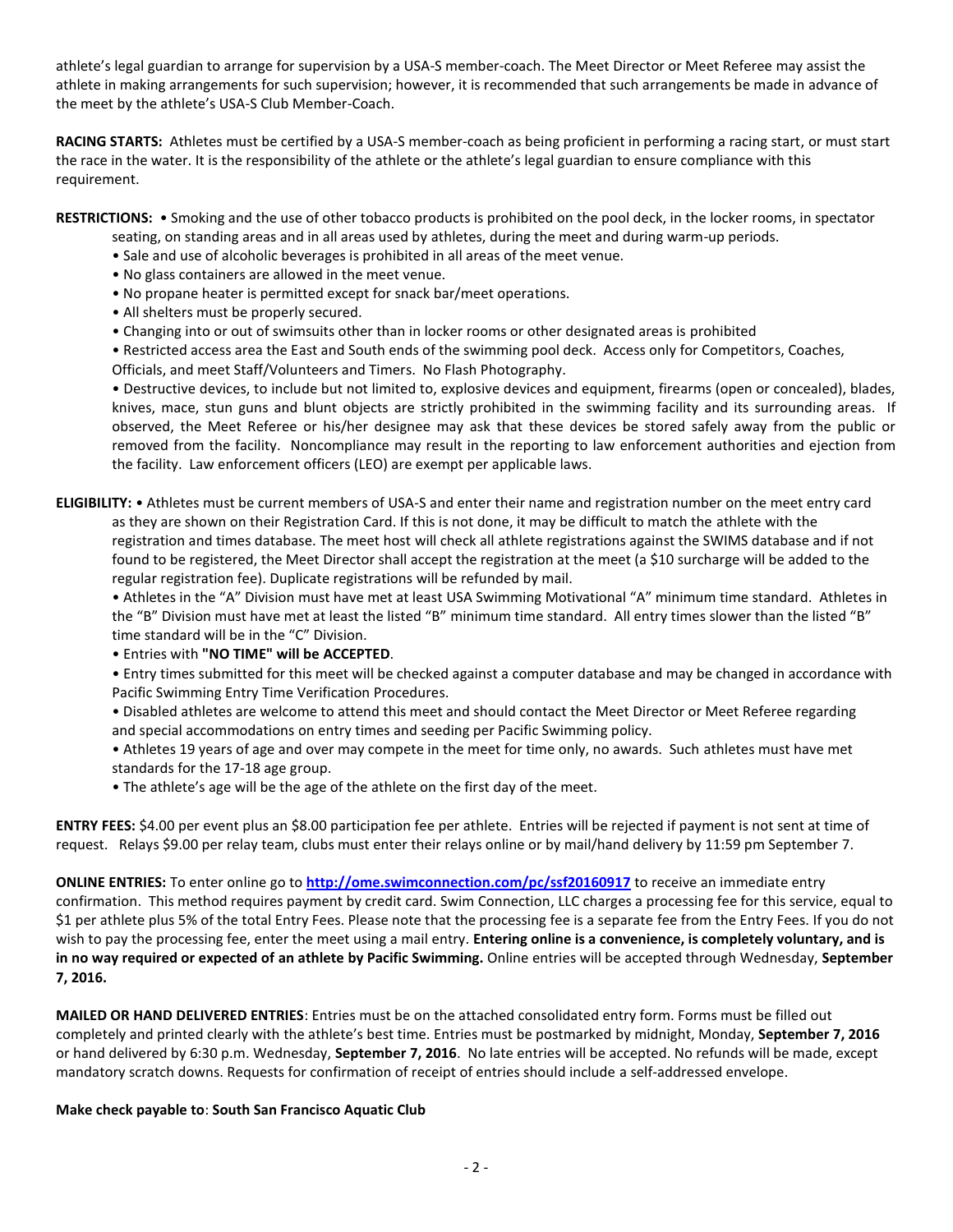# **Mail entries to**: **SAM TANG Hand deliver entries to: Marcus Nava**

# **2221 KENRY WAY 781 Tennis Drive SOUTH SAN FRANCISCO, CA 94080 South San Francisco, CA 94030**

**CHECK-IN:** The meet will be deck seeded. Athletes must check-in at the Clerk-of-Course. No event shall be closed more than 30 minutes before the scheduled start of the session. Close of check-in for all individual events shall be no more than 60 minutes before the estimated time of the start of the first heat of the event. Athletes who do not check in will not be seeded and will not be allowed to compete in that event.

**SCRATCHES:** Any athlete not reporting for or competing in an individual timed final event that they have checked in for shall not be penalized.

**AWARDS:** None. Ribbons for 1st thru 8th place for individual events in the A, B, and C divisions: 8 & under, 9/10, 11/12, 13/14, 15 & Over. No ribbons for athletes 19 and over. Standard "A" medals awarded to athletes achieving NEW "A" times in each event regardless of place achieved in the event. All awards to be picked up by coaches at end of each session. Awards will not be mailed out.

**ADMISSION:** Free. A 2-day program will be available for a reasonable fee.

**SNACK BAR & HOSPITALITY:** A snack bar will be available throughout the competition. Coaches and working deck officials will be provided lunch. Hospitality will serve refreshments to timers and volunteers.

**MISCELLANEOUS:** No overnight parking is allowed. Facilities will not be provided after meet hours.

**MINIMUM OFFICIALS:** Clubs must follow Zone 1 North rules for providing officials. Each club must provide officials for each session according to the number of athletes entered in that session, following the table below. Clubs that do not provide sufficient officials must provide coaches to act in the place of officials

| Club athletes entered in session | Trained and carded officials requested  |  |  |  |  |  |
|----------------------------------|-----------------------------------------|--|--|--|--|--|
| $1 - 10$                         |                                         |  |  |  |  |  |
| $11 - 25$                        |                                         |  |  |  |  |  |
| $26 - 50$                        |                                         |  |  |  |  |  |
| 51-75                            |                                         |  |  |  |  |  |
| 76-100                           |                                         |  |  |  |  |  |
| 100 or more                      | 5 (+1 for every additional 25 athletes) |  |  |  |  |  |

### **EVENT SUMMARY**

| <b>SATURDAY</b> |          |          |          | <b>SUNDAY</b> |          |           |          |  |  |
|-----------------|----------|----------|----------|---------------|----------|-----------|----------|--|--|
| 8 & UN          | $9 - 10$ | 11-12    | 13 & Up  | 8 & UN        | $9 - 10$ | $11 - 12$ | 13 & Up  |  |  |
| 100 F.R.        | 200 F.R. | 200 F.R. | 200 F.R. | 100 M.R.      | 200 M.R. | 200 M.R.  | 200 M.R. |  |  |
| 100 IM          | 100 IM   | 100 BK   | 100 BK   | 100 FR        | 200 FR   | 100 FL    | 100 FL   |  |  |
| 25 BR           | 100 BR   | 50 FR    | 50 FR    | 50 BR         | 50 BR    | 50 BR     | 200 BR   |  |  |
| 50 FL           | 50 FL    | 100 BR   | 100 BR   | 25 FL         | 100 FL   | 100 FR    | 100 FR   |  |  |
| <b>25 FR</b>    | 100 FR   | 50 FL    | 200 FR   | 25 BK         | 50 BK    | 200 IM    | 200 IM   |  |  |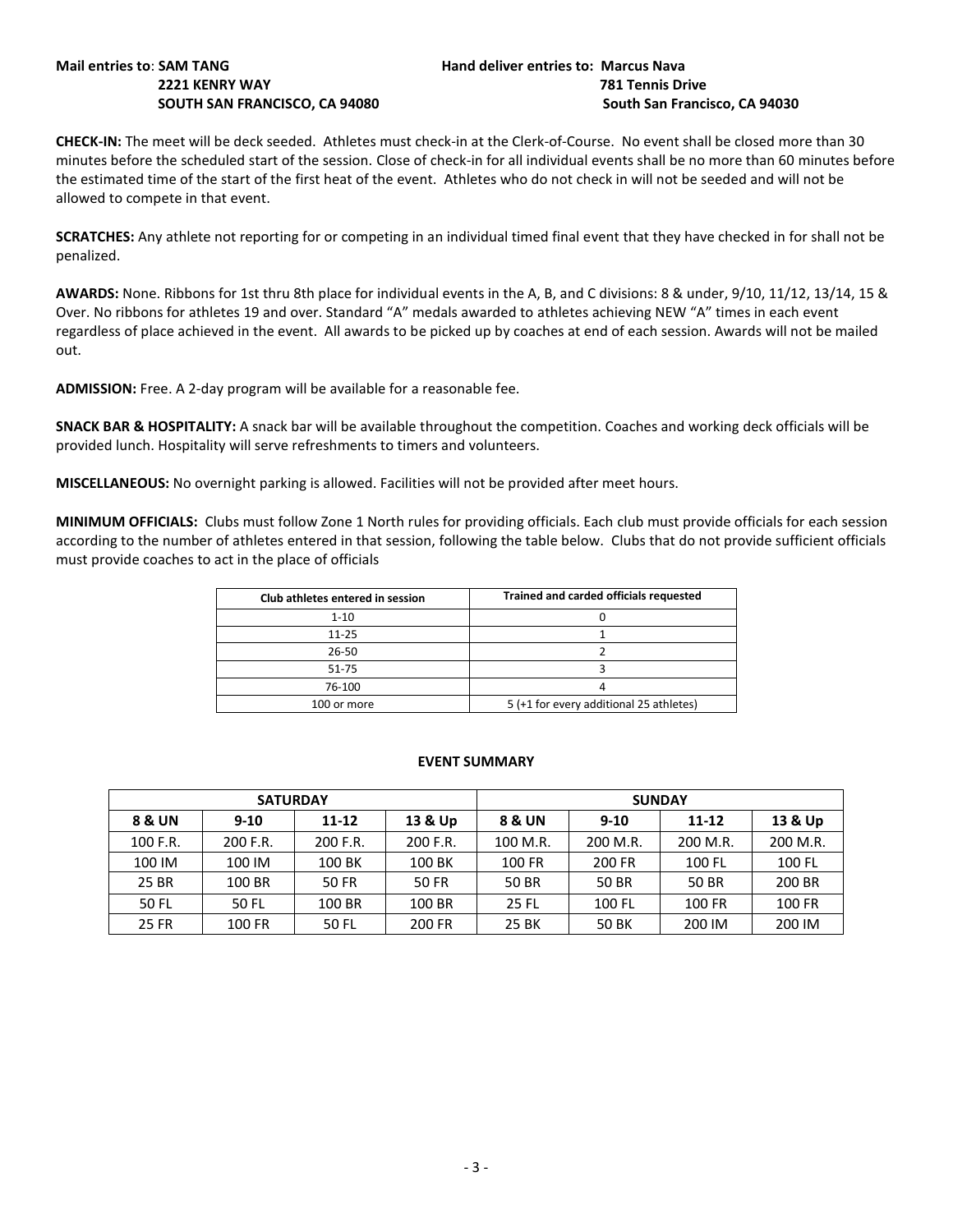|                         | SATURDAY, SEPT. 17th |             |        | SUNDAY, SEPT. 18th     |             |  |  |  |  |
|-------------------------|----------------------|-------------|--------|------------------------|-------------|--|--|--|--|
| Girls                   |                      | <b>Boys</b> | Girls  |                        | <b>Boys</b> |  |  |  |  |
| Event#                  | Event                | Event#      | Event# | <b>Event</b>           | Event#      |  |  |  |  |
| 1                       | 11-12 200 Free Relay |             | 61     | 11-12 200 Medley Relay |             |  |  |  |  |
| 3                       | 13-14 200 Free Relay | 4           | 63     | 13-14 200 Medley Relay | 64          |  |  |  |  |
| 5                       | 15-O 200 Free Relay  | 6           | 65     | 15-O 200 Medley Relay  | 66          |  |  |  |  |
| $\overline{\mathbf{z}}$ | 11-12 100 Back       |             | 67     | 11-12 100 Fly          |             |  |  |  |  |
| 9                       | 13-14 100 Back       | 10          | 69     | 13-14 100 Fly          | 70          |  |  |  |  |
| 11                      | 15-O 100 Back        | 12          | 71     | 15-O 100 Fly           | 72          |  |  |  |  |
| 13                      | 11-12 50 Free        |             | 73     | 11-12 50 Breast        |             |  |  |  |  |
| 15                      | 13-14 50 Free        | 16          | 75     | 13-14 200 Breast       | 76          |  |  |  |  |
| 17                      | 15-O 50 Free         | 18          | 77     | 15-O 200 Breast        | 78          |  |  |  |  |
| 19                      | 11-12 100 Breast     |             | 79     | 11-12 100 Free         |             |  |  |  |  |
| 21                      | 13-14 100 Breast     | 22          | 81     | 13-14 100 Free         | 82          |  |  |  |  |
| 23                      | 15-O 100 Breast      | 24          | 83     | 15-O 100 Free          | 84          |  |  |  |  |
| 25                      | 11-12 50 Fly         |             | 85     | 11-12 200 IM           |             |  |  |  |  |
| 27                      | 13-14 200 Free       | 28          | 87     | 13-14 200 IM           | 88          |  |  |  |  |
| 29                      | 15-O 200 Free        | 30          | 89     | 15-O 200 IM            | 90          |  |  |  |  |
| <b>SESSION B</b>        |                      |             |        | <b>SESSION B</b>       |             |  |  |  |  |
| 31                      | 8-UN 100 Free Relay  | 32          | 91     | 8-UN 100 Medley Relay  | 92          |  |  |  |  |
| 33                      | 9-10 200 Free Relay  | 34          | 93     | 9-10 200 Medley Relay  | 94          |  |  |  |  |
|                         | 11-12 200 Free Relay | 36          |        | 11-12 200 Medley Relay | 96          |  |  |  |  |
| 37                      | 8-UN 100 IM          | 38          | 97     | 8-UN 100 Free          | 98          |  |  |  |  |
| 39                      | 9-10 100 IM          | 40          | 99     | 9-10 200 Free          | 100         |  |  |  |  |
|                         | 11-12 100 Back       | 42          |        | 11-12 100 Fly          | 102         |  |  |  |  |
| 43                      | 8-UN 25 Breast       | 44          | 103    | 8-UN 50 Breast         | 104         |  |  |  |  |
| 45                      | 9-10 100 Breast      | 46          | 105    | 9-10 50 Breast         | 106         |  |  |  |  |
|                         | 11-12 100 Breast     | 48          |        | 11-12 50 Breast        | 108         |  |  |  |  |
| 49                      | 8-UN 50 Fly          | 50          | 109    | 8-UN 25 Fly            | 110         |  |  |  |  |
| 51                      | 9-10 50 Fly          | 52          | 111    | 9-10 100 Fly           | 112         |  |  |  |  |
|                         | 11-12 50 Fly         | 54          |        | 11-12 100 Free         | 114         |  |  |  |  |
| 55                      | 8-UN 25 Free         | 56          | 115    | 8-UN 25 Back           | 116         |  |  |  |  |
| 57                      | 9-10 100 Free        | 58          | 117    | 9-10 50 Back           | 118         |  |  |  |  |
|                         | 11-12 50 Free        | 60          |        | 11-12 200 IM           | 120         |  |  |  |  |

Use the following URL to find the time standards: <http://www.pacswim.org/swim-meet-times/standards>